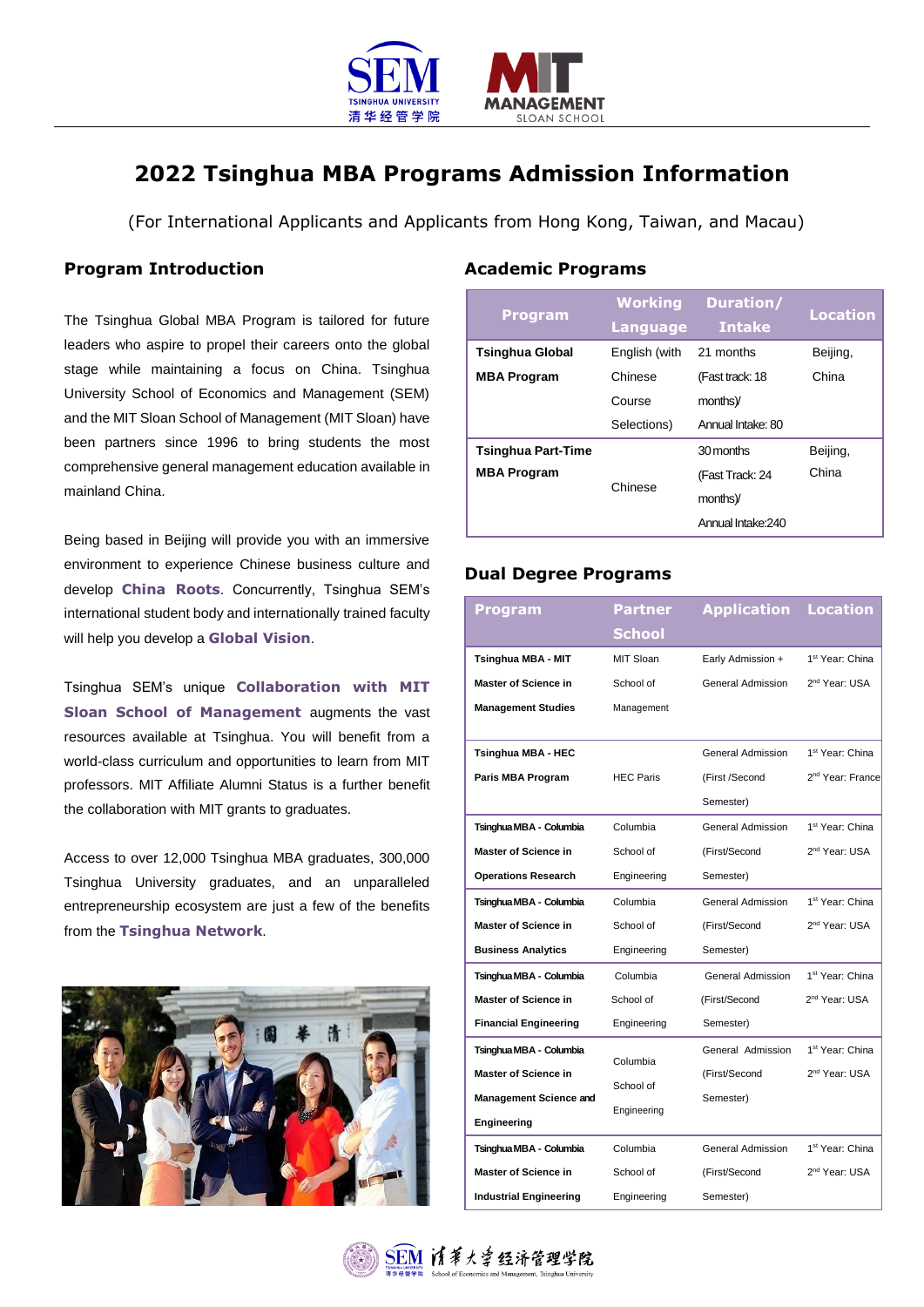



## **Application and Enrollment Procedure**

All applications shall be submitted online. [http://mbaapplication.sem.tsinghua.edu.cn](http://mbaapplication.sem.tsinghua.edu.cn/)

| September,<br>Stage 1<br>2021 |                     | <b>Online Application</b>   |  |
|-------------------------------|---------------------|-----------------------------|--|
|                               |                     | System Opens                |  |
| Stage 2                       | Oct. 25, 2021       | <b>Deadline for Round 1</b> |  |
|                               | Dec. 2, 2021        | Decision Released           |  |
|                               | Dec. 20, 2021       | <b>Deadline for Round 2</b> |  |
|                               | Jan. 20, 2022       | <b>Decision Released</b>    |  |
|                               | Feb. 21, 2022       | <b>Deadline for Round 3</b> |  |
|                               | Mar. 31, 2022       | Decision Released           |  |
|                               | Mar. 28, 2022       | <b>Deadline for Round 4</b> |  |
|                               | Apr. 28, 2022       | Decision Released           |  |
|                               | Apr. 25, 2022       | <b>Deadline for Round 5</b> |  |
|                               | May 26, 2022        | Decision Released           |  |
| Stage 3                       |                     | <b>Official Admission</b>   |  |
|                               | <b>July, 2022</b>   | Package Sent                |  |
| Stage 4                       | <b>August, 2022</b> | Enrollment & Registration   |  |

## **Application Checklist/ Required Supporting Material:**

A completed application should include ALL of the following items (color scanned version of documents to be submitted online):

- \*Completed Tsinghua MBA Application Form
- \*Color scanned undergraduate degree certificate and degree authentication
- \*Color scanned completed official undergraduate transcript
- \*GMAT/GRE score report
- \*Two recommendation letters submitted by reference
- \*Current resume (1 page)
- $*$  Color scanned passport page with personal information
- $*$  Two inches (between 100kB-500kB) in size with white

background passport-style photo

#### \*Personal statement

Note:<br>1.

- 1. Please note that applicants from Hong Kong, Macau, and Taiwan should apply in Rounds 1-3.
- 2. Applicants from Hong Kong, Macau, and Taiwan must submit online application to Tsinghua Graduate Students Application System [\(http://yzbm.tsinghua.edu.cn/gatLogin](http://yzbm.tsinghua.edu.cn/gatLogin) )by Dec.31st, 2021 (Beijing time).<br>(The deadline is subject to change based on the notice from the graduate school of Tsinghua University)
- 3. The applications for Round 5 will be reviewed on a rolling basis. The schedule is subject to change with further notice.
- 4. Candidates from Hong Kong, Macau, and Taiwan do not need to provide a HSK score.



### **Admissions Criteria**

A. Applicants must hold non-Chinese citizenship or citizenship

of Chinese Hong Kong, Taiwan or Macau

- B. Undergraduate degree from a recognized university
- C. Competitive GMAT/GRE score or Tsinghua MBA

Alternative Entrance Exam score\*

D. Completed Tsinghua MBA online application and

submission of required supporting materials

E. At least 3 years work experience for applicants with an

undergraduate degree or at least 2 years work experience for

applicants with a master or doctor degree

F. Applicants are required to submit the original degree together with the degree authentication. Degree authentication should be issued by the institutions listed below:

1. Degree authentication issued by the Overseas Study Service Center of the Ministry of Education of the P.R.China: <http://zwfw.cscse.edu.cn/> (Only for the degrees issued by

overseas universities )

2. Degree authentication issued by China Academic Degrees and Graduate Education Development Center (CDGDC):

<http://www.chinadegrees.cn/cn/> (Only for the degrees issued

by universities in Mainland China)

\* International Candidates or Candidates from HK, Macau, or Taiwan can take Tsinghua MBA Alternative Entrance Exam as a substitute for GMAT or GRE. For more information, please contact us vi[a intlmbaadm@sem.tsinghua.edu.cn](mailto:intlmbaadm@sem.tsinghua.edu.cn)

#### **Tuition Fee**

| <b>Program</b>                               | <b>2022 Tuition</b>                                   |
|----------------------------------------------|-------------------------------------------------------|
| <b>Tsinghua Global</b><br><b>MBA Program</b> | 198,000 RMB (entire program)<br>$\approx$ 30, 729 USD |
| <b>Tsinghua Part-Time</b>                    | 368,000 RMB (entire program)                          |
| <b>MBA Program</b>                           | $\approx$ 57,113 USD                                  |

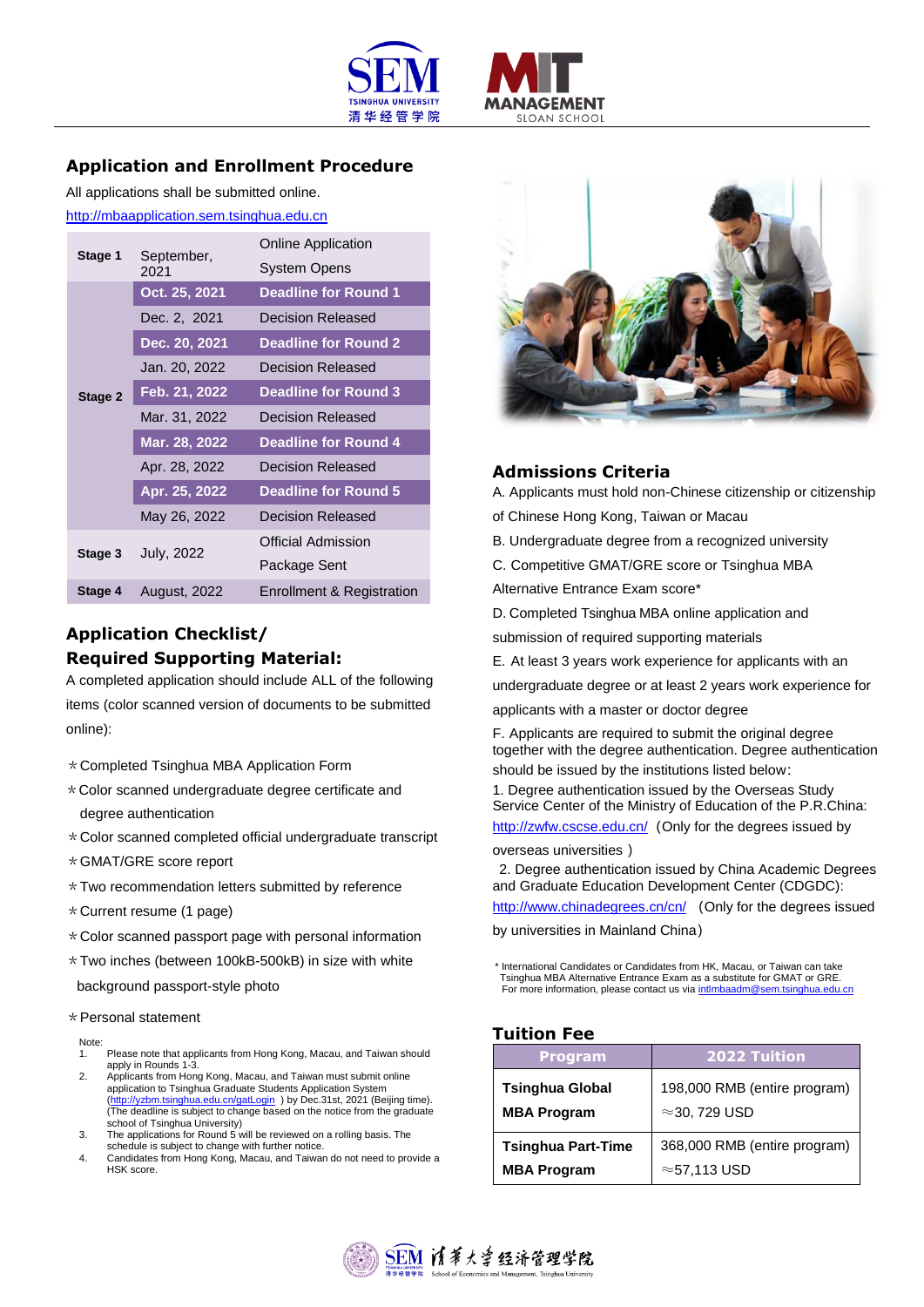

## **Official GMAT / GRE score report**

(Country code: CHN):

| <b>Program</b><br><b>Name</b> | <b>MBA, Global</b> | <b>MBA, Part-Time</b> |
|-------------------------------|--------------------|-----------------------|
| <b>GMAT</b>                   |                    |                       |
| <b>Program</b>                | VH0-JJ-18          | VH0-JJ-21             |
| Code                          |                    |                       |

For more information and register for the GMAT test, please visit: [www.mba.com](http://www.mba.com/)

**GRE Designated Institution (DI) Code** for Tsinghua MBA Programs: 3856.

For more information and register for the GRE test, please visit: [www.ets.org/gre/](http://www.ets.org/gre/)



SLOAN SCHOOL Candidates of dual degree programs should pay Tsinghua tuition for the first year and the tuition of partner school for the second year. For more information, please check out the website of our partner schools:

ANAGEMENT

MIT Sloan MSMS: https://mitsloan.mit.edu/msms/master-sciencemanagement-st[u](%20)dies HEC Paris MBA: http://www.mba.hec.edu Columbia MSOR: <http://ieor.columbia.edu/ms-operations-research> Columbia MSFE: [https://ieor.columbia.edu/masters/financial](https://ieor.columbia.edu/masters/financial-engineering)[engineering](https://ieor.columbia.edu/masters/financial-engineering) Columbia MSE: <https://mse.ieor.columbia.edu/> Columbia MSIE: [https://ieor.columbia.edu/masters/industrial](https://ieor.columbia.edu/masters/industrial-engineering)[engineering](https://ieor.columbia.edu/masters/industrial-engineering) Columbia MSBA: https://msba.engineering.columbia.edu/



### **Scholarship**

Various scholarships are granted to our admitted international candidates on both merit and need basis.

For more information, please contact us via [intlmbaadm@sem.tsinghua.edu.cn](mailto:intlmbaadm@sem.tsinghua.edu.cn)

## **Letter of Admission and Student Visa Application**

The International Students Office of Tsinghua University will issue the admitted international students an official Offer Letter, Visa Application Form (JW202), and Medical Examination Forms in July.